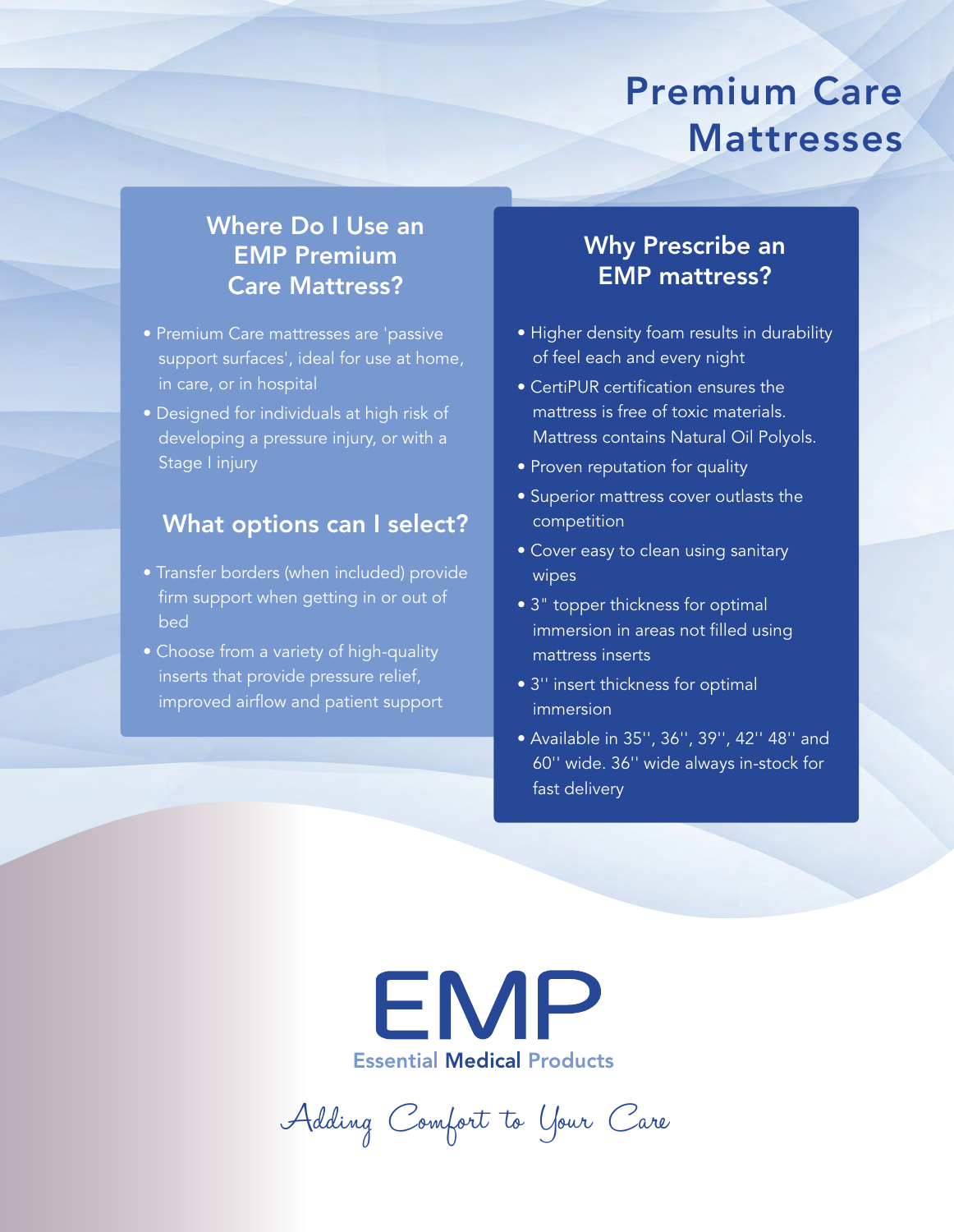#### LTC 9200 T-Style Configurable Mattress

Pressure Re-distribution Focused on Coccyx, Sacrum and Heels

#### LTC 9100 Intensive Care Mattress

Pressure Redistribution Focused on Specific High Risk Areas



Inserts are UNCOVERED. The entire mattress is enveloped in 4 way stretch (Emersion) cover.

Foam inserts are COVERED in 4 way stretch (Emersion) material. There are options for friction fit pads; snaps and flaps, or Velco flaps.

Foam inserts are COVERED in 4 way stretch (Emersion) material. Velcro flaps secure foam inserts to the mattress base.



#### LTC 9000 Progressive Care Mattress

Adjustable Pressure Redistribution

Bird's-eye View

Transfer Rails located under Viscoelastic Top Layer

- Uncovered or covered conform inserts • Uncovered or covered conform inserts<br>• Covered foam inserts
- 



### Choose from the following high-quality Inserts:

• Conform Air Inserts - provide the best passive pressure redistribution as well as air flow at the skin surface

• Latex foam Inserts - naturally conforms to the body's countrours for optimal pressure redistribution (as in the LTC 7000 mattress)

• Gel-in memory foam Inserts - ideal for individuals needing a surface having pressure relieving and cooling properties (as in the LTC 4000 Plus mattress)

• Polyurethane foam Inserts - used in situations where you want insert 'slots' to be available for future use when needed (as in the LTC 3500 mattress)



#### Insert Choices:

- Uncovered conform inserts
- Uncovered foam inserts

#### Insert Choices:

- Uncovered or covered conform inserts
- Covered foam inserts

**EMP Essential Medical Products** 

### www.essentialmedicalproducts.com 604 952 7005 sales@essentialmedicalproducts.com

Conform Air Inserts (covered or uncovered)



Covered Foam Inserts



Uncovered Foam Inserts